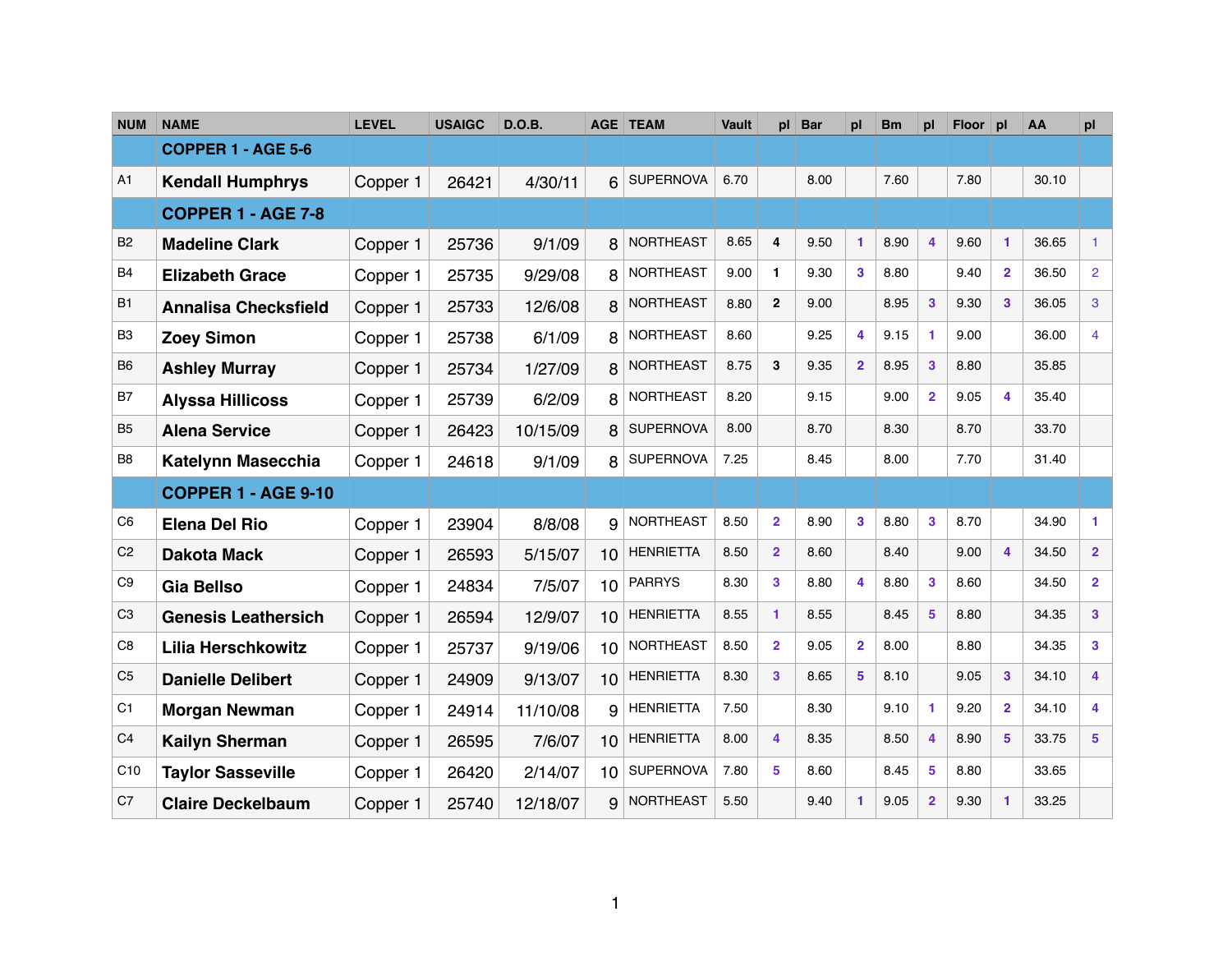|                | <b>COPPER 1 - AGE 11-12</b> |          |       |          |                 |                  |      |                      |      |                |      |                |      |                         |       |                |
|----------------|-----------------------------|----------|-------|----------|-----------------|------------------|------|----------------------|------|----------------|------|----------------|------|-------------------------|-------|----------------|
| D <sub>1</sub> | <b>Asia Hoang</b>           | Copper 1 | 26592 | 5/29/05  | 12              | <b>HENRIETTA</b> | 8.70 | $\blacktriangleleft$ | 8.40 | 2 <sup>1</sup> | 8.10 | $\overline{2}$ | 8.70 | $\mathbf{1}$            | 33.90 | 2 <sup>1</sup> |
| D <sub>2</sub> | <b>Zoya Alam</b>            | Copper 1 | 25020 | 5/31/05  | 12              | <b>HENRIETTA</b> | 8.40 | $\overline{2}$       | 8.85 | 1.             | 8.70 | 1              | 8.60 | $\overline{2}$          | 34.55 | $\mathbf{1}$   |
|                | <b>COPPER 2 - AGE 7-8</b>   |          |       |          |                 |                  |      |                      |      |                |      |                |      |                         |       |                |
| E <sub>1</sub> | <b>Olivia Guntrum</b>       | Copper 2 | 22992 | 7/16/09  | 8               | <b>HENRIETTA</b> | 9.25 | $\mathbf{1}$         | 9.25 | 1.             | 8.50 |                | 9.40 | 1.                      | 36.40 | $\mathbf{1}$   |
| E <sub>2</sub> | <b>Chelsey Prince</b>       | Copper 2 | 26247 | 8/21/09  | 8               | <b>PARRYS</b>    | 8.90 | $\overline{2}$       | 9.20 | 2 <sup>1</sup> | 8.70 | $\overline{2}$ | 9.30 | $\overline{2}$          | 36.10 | 2 <sup>1</sup> |
| E <sub>4</sub> | <b>Jaime Nadeau</b>         | Copper 2 | 26419 | 10/31/09 | 8               | <b>SUPERNOVA</b> | 8.50 |                      | 8.85 |                | 9.00 | 1              | 8.80 |                         | 35.15 |                |
| E <sub>3</sub> | <b>Mahi El-Seblini</b>      | Copper 2 | 24543 | 7/6/10   | 7               | <b>SUPERNOVA</b> | 7.80 |                      | 9.10 |                | 8.50 |                | 8.50 |                         | 33.90 |                |
|                | <b>COPPER 2 - AGE 9</b>     |          |       |          |                 |                  |      |                      |      |                |      |                |      |                         |       |                |
| F <sub>1</sub> | <b>Khloe Chitaphong</b>     | Copper 2 | 24906 | 9/25/08  | 9               | <b>HENRIETTA</b> | 9.35 |                      | 8.60 |                | 8.70 | $\overline{2}$ | 9.30 | $\overline{2}$          | 35.95 | $\mathbf{1}$   |
| F <sub>4</sub> | <b>Claire Phillips</b>      | Copper 2 | 22995 | 4/24/08  | 9               | <b>HENRIETTA</b> | 8.00 |                      | 9.05 |                | 9.50 | 1              | 9.35 |                         | 35.90 | $\overline{2}$ |
| F <sub>5</sub> | <b>Marlee Villa</b>         | Copper 2 | 24385 | 9/10/08  | 9               | <b>PARRYS</b>    | 8.60 | $\overline{2}$       | 9.50 |                | 8.50 |                | 9.20 | 3                       | 35.80 | 3              |
| F <sub>2</sub> | <b>Paige Maddaleno</b>      | Copper 2 | 22989 | 3/20/08  | 9               | <b>HENRIETTA</b> | 8.20 |                      | 9.45 | $\mathbf{2}$   | 8.70 | $\overline{2}$ | 9.35 |                         | 35.70 |                |
| F <sub>3</sub> | <b>Kira DeBruyne</b>        | Copper 2 | 22987 | 4/4/08   | 9               | <b>HENRIETTA</b> | 8.30 | 3                    | 8.90 |                | 8.60 | 3              | 9.35 |                         | 35.15 |                |
| F <sub>6</sub> | <b>Shyanne Wulckow</b>      | Copper 2 | 26422 | 8/14/08  | 9               | <b>SUPERNOVA</b> | 8.20 |                      | 9.30 | 3              | 8.00 |                | 8.70 |                         | 34.20 |                |
|                | <b>COPPER 2 - AGE 10</b>    |          |       |          |                 |                  |      |                      |      |                |      |                |      |                         |       |                |
| G <sub>2</sub> | <b>Katalina Monnat</b>      | Copper 2 | 24907 | 11/13/07 | 10              | <b>HENRIETTA</b> | 9.30 | $\blacktriangleleft$ | 9.35 | 1.             | 9.05 | $\overline{2}$ | 9.40 | $\mathbf{3}$            | 37.10 | $\mathbf{1}$   |
| G <sub>5</sub> | <b>Madeline Marshall</b>    | Copper 2 | 26127 | 10/1/07  | 10              | <b>PARRYS</b>    | 9.20 | $\overline{2}$       | 9.00 | 2 <sup>1</sup> | 9.10 | 1              | 9.50 |                         | 36.80 | $\overline{2}$ |
| G4             | <b>Alivya Packer</b>        | Copper 2 | 26248 | 12/7/07  |                 | $10$ PARRYS      | 8.65 |                      | 8.50 |                | 8.90 |                | 9.45 | $\overline{\mathbf{2}}$ | 35.50 | 3              |
| G <sub>3</sub> | <b>Rhiannon Murray</b>      | Copper 2 | 22908 | 3/7/07   |                 | 10 PARRYS        | 8.80 |                      | 8.80 | 3 <sup>1</sup> | 8.60 |                | 9.10 |                         | 35.30 |                |
| G <sub>1</sub> | <b>Sydney Orr</b>           | Copper 2 | 22996 | 2/9/07   | 10 <sup>1</sup> | <b>HENRIETTA</b> | 7.60 |                      | 9.00 | 2 <sup>1</sup> | 9.00 | $\mathbf{3}$   | 9.45 | $\overline{2}$          | 35.05 |                |
| G <sub>6</sub> | <b>Olivia Filipovic</b>     | Copper 2 | 26426 | 5/1/07   | 10 <sup>1</sup> | <b>SUPERNOVA</b> | 8.90 | $\mathbf{3}$         | 6.50 |                | 8.80 |                | 8.60 |                         | 32.80 |                |
|                | <b>COPPER 2 - AGE 11-12</b> |          |       |          |                 |                  |      |                      |      |                |      |                |      |                         |       |                |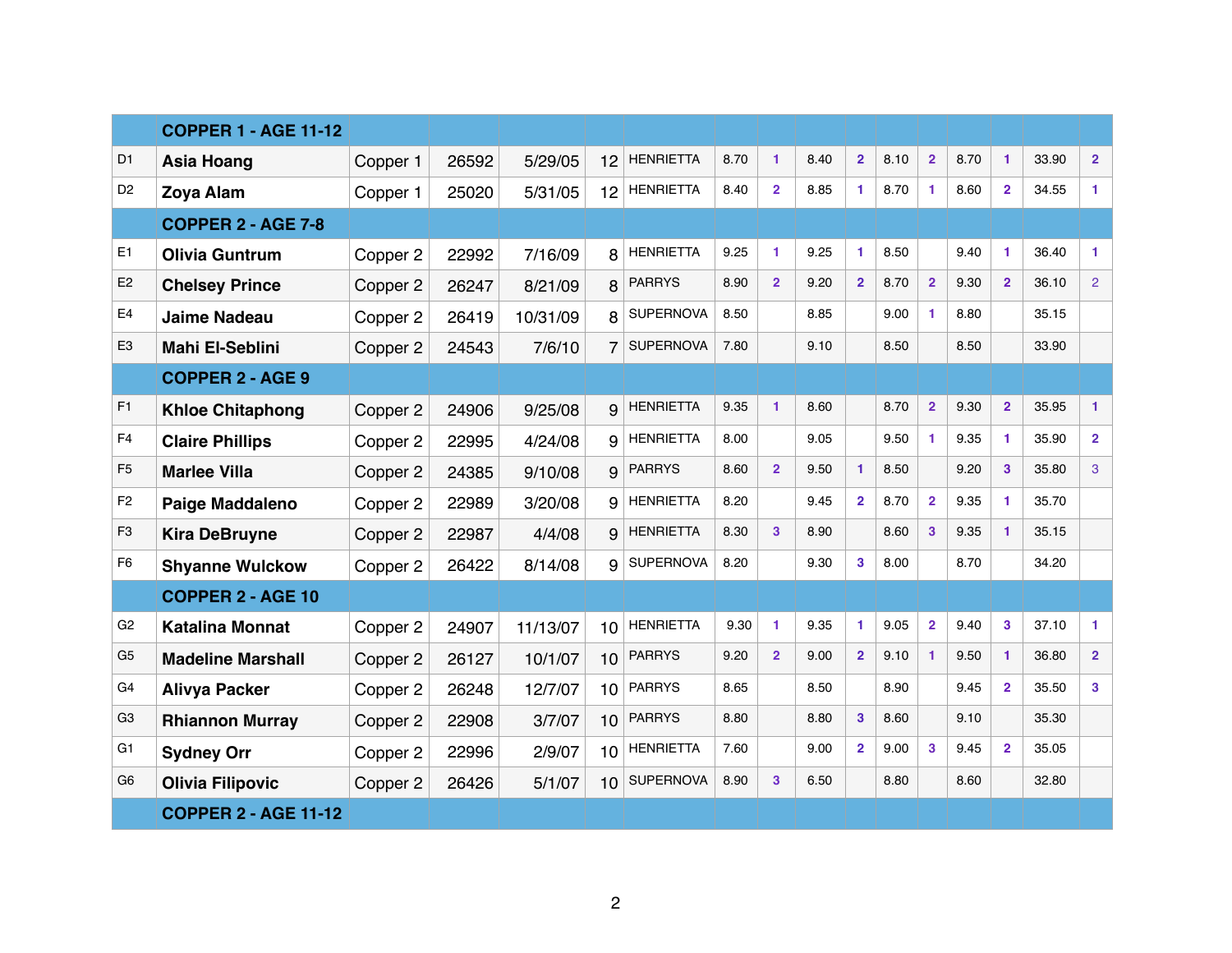| H <sub>3</sub> | <b>Lillie Allen</b>         | Copper 2      | 22983 | 3/13/06   | 11              | <b>HENRIETTA</b> | 9.35 |                 | 8.85                   | 4              | 9.20 | $\overline{2}$ | 9.25 | $\overline{2}$ | 36.65 | 1.              |
|----------------|-----------------------------|---------------|-------|-----------|-----------------|------------------|------|-----------------|------------------------|----------------|------|----------------|------|----------------|-------|-----------------|
| H <sub>6</sub> | <b>Brianna Grosso</b>       | Copper 2      | 24749 | 6/27/06   | 11              | <b>PARRYS</b>    | 9.15 | $\overline{2}$  | 8.70                   |                | 9.20 | $\overline{2}$ | 9.30 |                | 36.35 | $\overline{2}$  |
| H <sub>5</sub> | <b>Aliya Elsamadony</b>     | Copper 2      | 23069 | 5/7/05    | 12              | <b>HENRIETTA</b> | 9.15 | $\overline{2}$  | 9.40                   | 1              | 8.50 | 4              | 9.00 |                | 36.05 | 3 <sup>1</sup>  |
| H <sub>8</sub> | <b>Kodia Thompson</b>       | Copper 2      | 24621 | 1/14/05   | 12              | <b>SUPERNOVA</b> | 9.05 | $\mathbf{3}$    | 9.15                   | 2 <sup>1</sup> | 8.60 | 3              | 9.20 | 3              | 36.00 | 4               |
| H <sub>7</sub> | <b>Campbell Boslet</b>      | Copper 2      |       | 10/5/06   | 11              | <b>PARRYS</b>    | 8.70 |                 | 8.30                   |                | 9.25 | 1              | 9.15 | 4              | 35.40 |                 |
| H <sub>4</sub> | <b>Brianna Taylor</b>       | Copper 2      | 22986 | 8/17/05   | 12              | <b>HENRIETTA</b> | 8.55 |                 | 8.65                   |                | 8.40 |                | 8.80 |                | 34.40 |                 |
| H1             | <b>Marena DeBruyne</b>      | Copper 2      | 24916 | 5/12/06   | 11              | <b>HENRIETTA</b> | 8.75 | $\overline{4}$  | 8.95                   | $\mathbf{3}$   | 8.50 | 4              | 8.20 |                | 34.40 |                 |
| H <sub>2</sub> | <b>Abby Webster</b>         | Copper 2      | 22984 | 7/22/06   | 11              | <b>HENRIETTA</b> | 7.45 |                 | 8.80                   |                | 8.30 |                | 8.50 |                | 33.05 |                 |
|                | <b>COPPER 2 - AGE 13-14</b> |               |       |           |                 |                  |      |                 |                        |                |      |                |      |                |       |                 |
| 1              | <b>Jasmine O'Grady</b>      | Copper 2      | 26418 | 1/22/03   | 14              | <b>SUPERNOVA</b> | 8.65 |                 | 8.60                   |                | 8.10 |                | 8.30 |                | 33.65 |                 |
|                | <b>BRONZE - AGE 9-10</b>    |               |       |           |                 |                  |      |                 |                        |                |      |                |      |                |       |                 |
| J4             | <b>Vanessa Quinn</b>        | <b>Bronze</b> | 21906 | 2/15/08   | 9               | <b>NORTHEAST</b> | 8.35 | $\overline{2}$  | 9.10                   | $\mathbf{1}$   | 9.00 | 1              | 9.35 |                | 35.80 |                 |
| J5             | <b>Alexa Kosier</b>         | <b>Bronze</b> | 25741 | 3/1/07    | 10 <sup>1</sup> | <b>NORTHEAST</b> | 8.50 |                 | 9.05                   | 2 <sup>1</sup> | 8.30 | $\mathbf{3}$   | 8.70 |                | 34.55 | $\overline{2}$  |
| J6             | Sienna Hudson               | <b>Bronze</b> | 24622 | 8/28/07   | 10 <sup>1</sup> | <b>SUPERNOVA</b> | 8.20 | $\mathbf{3}$    | 8.30                   |                | 8.75 | $\overline{2}$ | 8.90 | $\mathbf{2}$   | 34.15 | 3               |
| J3             | <b>Grace Putman</b>         | <b>Bronze</b> | 25971 | 7/20/07   | 10 <sup>1</sup> | <b>JOANS</b>     | 8.00 |                 | 9.10                   | 1              | 8.20 |                | 8.70 | $\mathbf{3}$   | 34.00 |                 |
| J1             | <b>Savanna Overton</b>      | <b>Bronze</b> | 23912 | 10/31/08  | 9               | JOAN'S           | 7.70 |                 | 8.50                   | $\mathbf{3}$   | 7.60 |                | 8.60 |                | 32.40 |                 |
| J2             | <b>Rachel Dolan</b>         | <b>Bronze</b> | 25922 | 1/28/2008 | 9               | <b>JOANS</b>     | 7.20 |                 | 7.35                   |                | 8.00 |                | 7.40 |                | 29.95 |                 |
|                | <b>BRONZE - AGE 11-12</b>   |               |       |           |                 |                  |      |                 |                        |                |      |                |      |                |       |                 |
| K <sub>3</sub> | Theresa D'Amato-Neff        | <b>Bronze</b> | 24219 | 7/1/05    | 12 <sup>2</sup> | NORTHEAST 8.85 2 |      |                 | $9.40$ 1 8.30 5 9.15 2 |                |      |                |      |                | 35.70 |                 |
| K7             | <b>Miranda Putorti</b>      | <b>Bronze</b> | 23909 | 5/8/06    | 11              | <b>NORTHEAST</b> | 8.30 | $6\phantom{1}6$ | 9.35                   | 2 <sup>1</sup> | 8.80 | 4              | 9.15 | $\overline{2}$ | 35.60 | $\overline{2}$  |
| K <sub>9</sub> | <b>Aaremey Cathey</b>       | <b>Bronze</b> | 26042 | 12/29/06  | 11              | <b>JOANS</b>     | 8.30 |                 | 8.60                   | 5              | 9.20 | 1              | 9.20 |                | 35.30 | 3               |
| K <sub>2</sub> | <b>Jonise Zehr</b>          | <b>Bronze</b> | 26019 | 6/27/06   | 11              | <b>JOANS</b>     | 7.85 |                 | 9.00                   | 3              | 9.15 | $\overline{2}$ | 9.05 | 3              | 35.05 | 4               |
| K <sub>8</sub> | <b>Mallory Johnson</b>      | <b>Bronze</b> | 23063 | 12/14/05  | 12              | <b>HENRIETTA</b> | 9.20 |                 | 8.00                   |                | 8.80 | 4              | 8.70 |                | 34.70 | $5\phantom{.0}$ |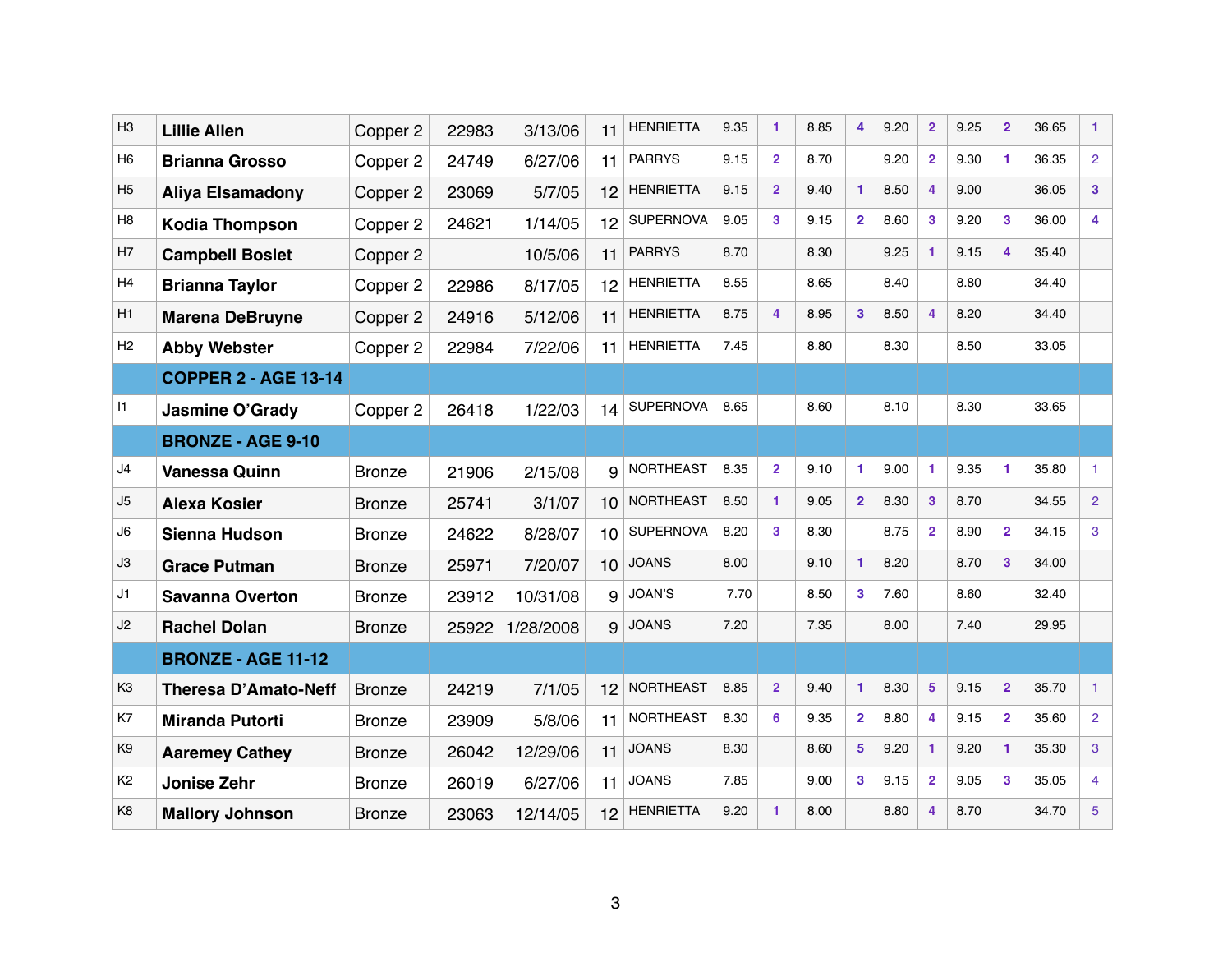| K4              | <b>Alexa Applegate</b>    | <b>Bronze</b> | 23907 | 5/6/06   | 11              | <b>NORTHEAST</b> | 8.00 |                      | 8.95     | 4              | 8.20 |                         | 8.85          | 4              | 34.00 |                |
|-----------------|---------------------------|---------------|-------|----------|-----------------|------------------|------|----------------------|----------|----------------|------|-------------------------|---------------|----------------|-------|----------------|
| K <sub>5</sub>  | <b>Molly Crookes</b>      | <b>Bronze</b> | 19746 | 2/15/05  | 12              | <b>NORTHEAST</b> | 8.50 | $\mathbf{3}$         | 8.20     |                | 8.90 | $\mathbf{3}$            | 8.30          |                | 33.90 |                |
| K <sub>1</sub>  | <b>Mariah LaFountain</b>  | <b>Bronze</b> | 25943 | 9/3/06   | 11              | <b>JOANS</b>     | 8.45 | 4                    | 7.50     |                | 8.90 | $\mathbf{3}$            | 8.80          | 5              | 33.65 |                |
| K <sub>6</sub>  | <b>Alyssa Jean-Louis</b>  | <b>Bronze</b> | 25015 | 4/28/05  | 12              | <b>SUPERNOVA</b> | 7.85 |                      | 8.20     |                | 7.80 |                         | 8.20          |                | 32.05 |                |
| K <sub>11</sub> | <b>Brianna Grosso</b>     | <b>Bronze</b> | 24749 | 6/27/06  | 11              | <b>PARRYS</b>    | 8.40 | 5                    | 0.00     |                | 0.00 |                         | 0.00          |                | 0     |                |
|                 | <b>BRONZE - AGE 13-17</b> |               |       |          |                 |                  |      |                      |          |                |      |                         |               |                |       |                |
| L4              | <b>Ashley LaPrade</b>     | <b>Bronze</b> | 24002 | 12/17/00 | 17              | <b>JOANS</b>     | 7.80 |                      | 8.80     | $\overline{2}$ | 9.00 | 1                       | 8.70          | 1              | 34.30 | 1.             |
| L1              | Jazlyn Flanagan           | <b>Bronze</b> | 16977 | 7/5/04   | 13              | <b>NORTHEAST</b> | 8.20 | $\overline{2}$       | 8.70     |                | 8.35 | $\overline{\mathbf{2}}$ | 8.30          |                | 33.55 | $\overline{2}$ |
| L2              | <b>Hannah Weber</b>       | <b>Bronze</b> | 23908 | 2/11/04  | 13              | <b>NORTHEAST</b> | 8.45 |                      | 8.75     |                | 7.40 |                         | 8.55          | $\mathbf{2}$   | 33.15 |                |
| L <sub>3</sub>  | <b>Alexis Hercules</b>    | <b>Bronze</b> | 24617 | 10/25/03 | 14              | <b>SUPERNOVA</b> | 7.90 |                      | 8.80     |                | 7.20 |                         | 8.70          |                | 32.60 |                |
|                 | <b>SILVER - AGE 7-9</b>   |               |       |          |                 |                  |      |                      |          |                |      |                         |               |                |       |                |
| M1              | <b>Mikenna Komuda</b>     | <b>Silver</b> | 20491 | 11/21/08 | 9               | <b>PARRYS</b>    | 9.30 |                      | 8.85     |                | 9.10 |                         | 8.75          |                | 36.00 |                |
|                 | <b>SILVER - AGE 10-11</b> |               |       |          |                 |                  |      |                      |          |                |      |                         |               |                |       |                |
| N <sub>2</sub>  | <b>Aliyah Famodu</b>      | <b>Silver</b> | 25732 | 6/27/06  | 11              | <b>NORTHEAST</b> | 9.40 | $\blacktriangleleft$ | 9.25     | $\mathbf{1}$   | 9.10 | $\overline{2}$          | 8.75          | 1              | 36.50 |                |
| N <sub>4</sub>  | <b>Autumn Hames</b>       | <b>Silver</b> | 24839 | 6/21/06  | 11              | <b>PARRYS</b>    | 8.70 |                      | 8.20     |                | 9.20 | 1                       | 8.60          |                | 34.70 | $\overline{2}$ |
| N <sub>1</sub>  | <b>Elizabeth Lawlor</b>   | Silver        | 19744 | 2/15/07  | 10              | <b>NORTHEAST</b> | 8.70 |                      | 8.30     | $\overline{2}$ | 7.20 |                         | 8.70          | $\overline{2}$ | 32.90 |                |
| N <sub>3</sub>  | <b>Sarah Payne</b>        | Silver        | 21386 | 8/15/07  | 10 <sup>1</sup> | <b>PARRYS</b>    | 9.05 | $\overline{2}$       | 0.00     |                | 8.35 |                         | 8.70          | $\overline{2}$ | 26.10 |                |
|                 | <b>SILVER - AGE 12</b>    |               |       |          |                 |                  |      |                      |          |                |      |                         |               |                |       |                |
| O <sub>6</sub>  | <b>Chiara Poust</b>       | Silver        | 24538 | 7/21/05  | 12              | NORTHEAST 9.35 2 |      |                      | $9.45$ 1 |                |      |                         | $9.05$ 2 9.15 | $\blacksquare$ | 37.00 |                |
| O <sub>5</sub>  | <b>Emma Oertel</b>        | <b>Silver</b> | 22433 | 6/21/5   | 12 <sup>2</sup> | NORTHEAST        | 8.70 |                      | 8.65     | $\overline{4}$ | 9.25 | $\mathbf{1}$            | 8.70          |                | 35.30 | $\overline{2}$ |
| O <sub>2</sub>  | <b>Danetta Mormon</b>     | Silver        | 21904 | 11/1/05  | 12              | NORTHEAST        | 9.40 | $\blacktriangleleft$ | 8.45     |                | 8.50 |                         | 8.90          | $\mathbf{3}$   | 35.25 | 3              |
| O <sub>3</sub>  | <b>Megan Swan</b>         | Silver        | 21907 | 11/3/05  | 12              | <b>NORTHEAST</b> | 9.30 | $\mathbf{3}$         | 8.60     | 5 <sup>5</sup> | 8.45 |                         | 8.60          |                | 34.95 | $\overline{4}$ |
| O <sub>4</sub>  | <b>Reilly Meredith</b>    | Silver        | 19741 | 2/18/5   | 12              | <b>NORTHEAST</b> | 8.85 | 5                    | 8.80     | $\overline{2}$ | 8.20 |                         | 8.80          | 4              | 34.65 | 5              |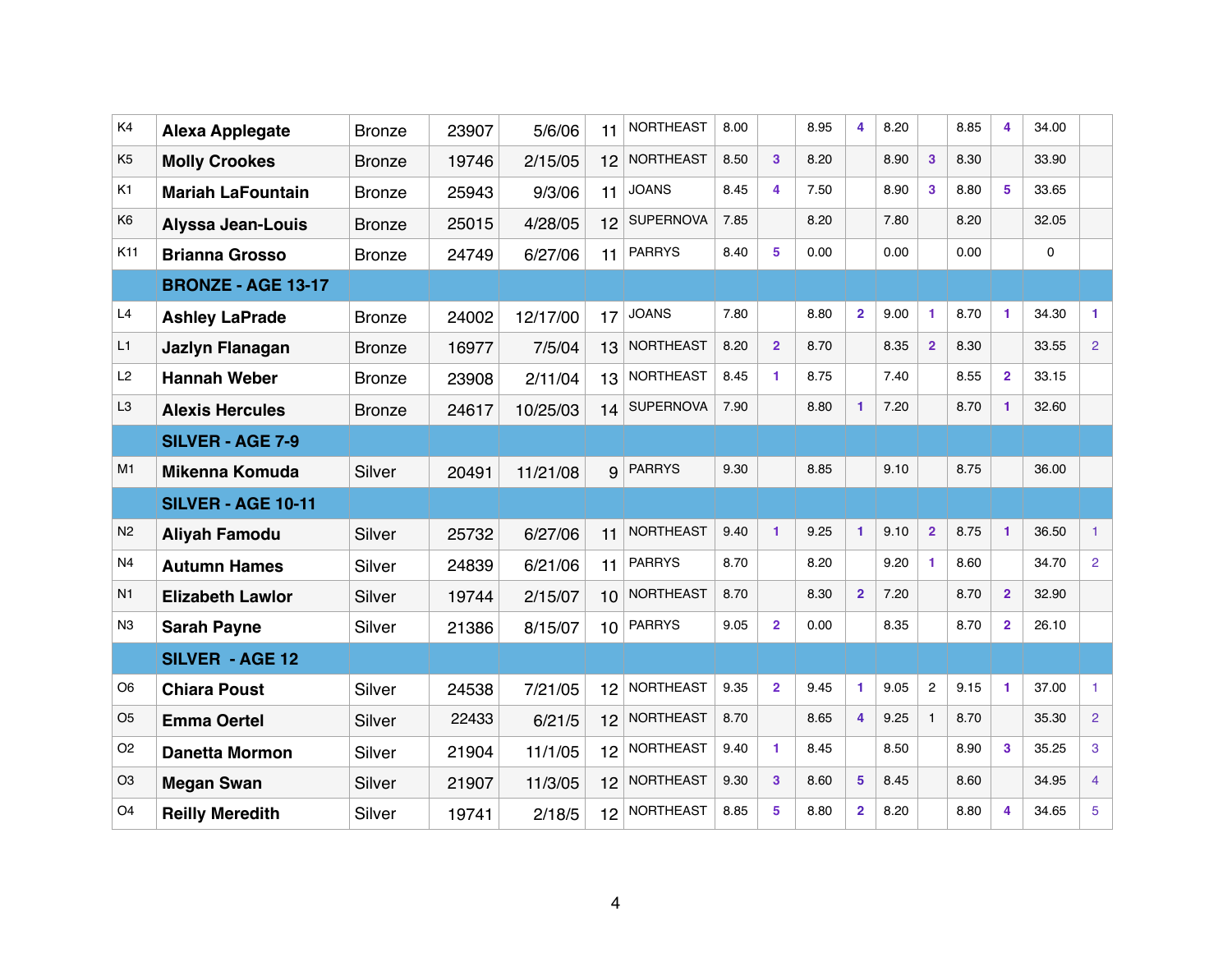| O <sub>9</sub> | <b>Gwen Davis</b>         | <b>Silver</b> | 21385 | 3/29/05  | 12              | <b>PARRYS</b>    | 8.80 |                         | 8.00 |                | 8.70 | $\overline{4}$       | 9.10 | $\overline{2}$ | 34.60 |                |
|----------------|---------------------------|---------------|-------|----------|-----------------|------------------|------|-------------------------|------|----------------|------|----------------------|------|----------------|-------|----------------|
| O <sub>1</sub> | Raegan Decoteau           | <b>Silver</b> | 22401 | 8/22/05  | 12 <sub>2</sub> | <b>JOANS</b>     | 8.45 |                         | 8.70 | 3              | 8.40 |                      | 8.50 |                | 34.05 |                |
| O10            | <b>Jordan Winton</b>      | <b>Silver</b> | 21412 | 2/19/05  | 12 <sup>2</sup> | <b>PARRYS</b>    | 9.10 | $\overline{\mathbf{4}}$ | 7.70 |                | 8.60 | $\overline{5}$       | 8.50 |                | 33.90 |                |
| O <sub>8</sub> | <b>Amara Eiholzer</b>     | Silver        | 22558 | 9/10/05  | 12 <sup>2</sup> | <b>PARRYS</b>    | 8.60 |                         | 7.50 |                | 8.95 | $\mathbf{3}$         | 8.80 | 4              | 33.85 |                |
|                | <b>SILVER - AGE 13</b>    |               |       |          |                 |                  |      |                         |      |                |      |                      |      |                |       |                |
| P <sub>6</sub> | <b>Victoria Zhuravlev</b> | <b>Silver</b> | 21040 | 12/22/04 | 13              | <b>PARRYS</b>    | 9.50 | 1                       | 9.15 |                | 9.20 | $\blacktriangleleft$ | 9.20 | 1              | 37.05 | 1              |
| P7             | <b>Aurora Hammond</b>     | <b>Silver</b> | 26739 | 11/3/04  | 13              | <b>SUPERNOVA</b> | 9.00 | 3                       | 8.20 |                | 8.60 | $\mathbf{3}$         | 8.95 | $\overline{2}$ | 34.75 | $\overline{2}$ |
| P <sub>4</sub> | <b>Mattingly Kosier</b>   | <b>Silver</b> | 25742 | 5/15/04  | 13              | <b>NORTHEAST</b> | 9.00 | $\mathbf{2}$            | 9.10 | $\overline{2}$ | 8.10 |                      | 8.30 |                | 34.50 | 3              |
| P <sub>1</sub> | <b>Kendra Roggie</b>      | Silver        | 22272 | 7/11/04  | 13              | <b>JOAN'S</b>    | 8.60 |                         | 8.75 | 3              | 8.70 | $\overline{2}$       | 8.30 |                | 34.35 |                |
| P <sub>5</sub> | <b>Tawny Day</b>          | Silver        | 22435 | 4/25/04  | 13              | <b>PARRYS</b>    | 7.80 |                         | 7.90 |                | 8.50 |                      | 8.70 | 3              | 32.90 |                |
| P <sub>2</sub> | <b>Morgan Moser</b>       | <b>Silver</b> | 22373 | 3/10/04  | 13              | <b>JOAN'S</b>    | 8.50 |                         | 7.30 |                | 8.00 |                      | 8.50 |                | 32.30 |                |
|                | <b>SILVER - AGE 14-15</b> |               |       |          |                 |                  |      |                         |      |                |      |                      |      |                |       |                |
| Q <sub>5</sub> | <b>Kaye Lawton</b>        | <b>Silver</b> | 21044 | 3/22/03  | 14              | <b>PARRYS</b>    | 8.55 |                         | 9.50 | 1              | 9.15 | $\mathbf{1}$         | 9.10 | $\mathbf{3}$   | 36.30 | $\overline{2}$ |
| Q4             | <b>Soleil Lucarelli</b>   | Silver        | 23906 | 7/4/03   | 14              | <b>NORTHEAST</b> | 9.25 | 1                       | 8.75 |                | 9.00 | $\overline{2}$       | 8.75 |                | 35.75 |                |
| Q2             | <b>Trinity Walters</b>    | <b>Silver</b> | 24045 | 2/17/03  | 14              | <b>NORTHEAST</b> | 9.20 | $\overline{2}$          | 9.30 | $\overline{2}$ | 8.70 | $\mathbf{3}$         | 9.20 |                | 36.40 | 1              |
| Q <sub>6</sub> | <b>Kamryn Roher</b>       | Silver        | 21126 | 8/16/02  | 15              | <b>PARRYS</b>    | 9.00 | 3                       | 9.20 | 3              | 8.70 | $\mathbf{3}$         | 9.20 | $\mathbf{2}$   | 36.10 | 3              |
| Q1             | <b>Karalynne Hansson</b>  | Silver        | 22275 | 8/13/03  | 14              | <b>JOAN'S</b>    | 8.70 |                         | 8.40 |                | 7.20 |                      | 8.55 |                | 32.85 |                |
|                | <b>SILVER - AGE 16-18</b> |               |       |          |                 |                  |      |                         |      |                |      |                      |      |                |       |                |
| R1             | <b>Hailey Reilly</b>      | Silver        | 23288 | 4/21/01  |                 | 16 SUPERNOVA     | 9.60 |                         | 7.80 |                | 8.40 |                      | 9.25 |                | 35.05 |                |
|                | <b>GOLD - AGE 8-10</b>    |               |       |          |                 |                  |      |                         |      |                |      |                      |      |                |       |                |
| S <sub>1</sub> | <b>Mikenna Komuda</b>     | Gold          | 20491 | 11/21/08 | 9               | <b>PARRYS</b>    | 8.30 | 1                       | 0.00 |                | 0.00 |                      | 8.80 | 1              | 17.10 |                |
|                | <b>GOLD - AGE 13-14</b>   |               |       |          |                 |                  |      |                         |      |                |      |                      |      |                |       |                |
| T <sub>2</sub> | <b>Alison MacCue</b>      | Gold          | 20670 | 8/26/03  | 14              | <b>JOAN'S</b>    | 8.30 | $\overline{2}$          | 8.30 |                | 8.00 |                      | 8.30 |                | 32.90 |                |